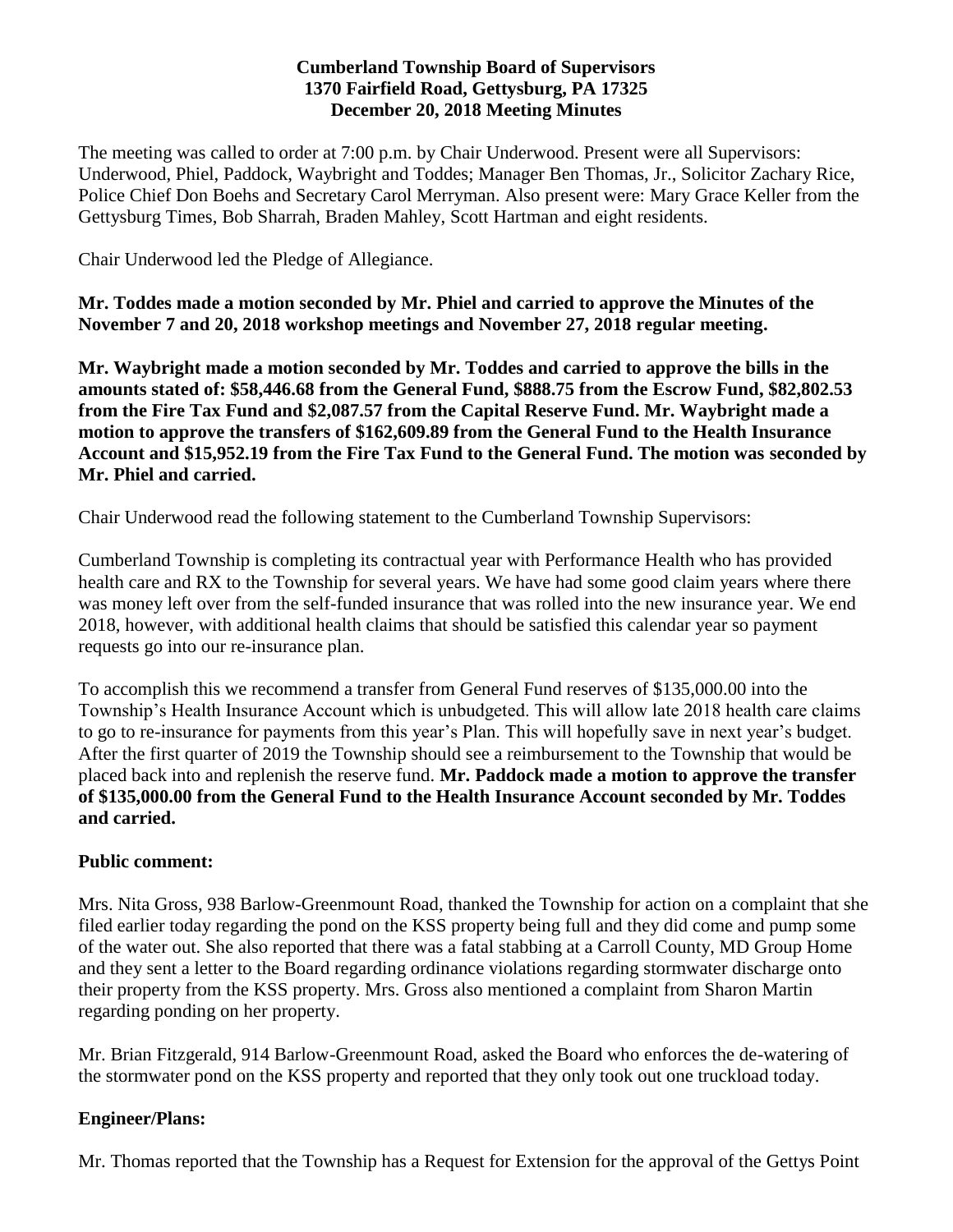Final Land Development Plan until March 31, 2019. **Mr. Toddes made a motion seconded by Mr. Paddock and carried to approve the request and it was noted that the plan should be ready for action at the January meeting.**

He also reported that a Request for Extension has been requested for the Musket Ridge Final Land Development Plan until June 30, 2019. **Mr. Phiel made a motion to approve the Request for Extension until June 30, 2019 seconded by Mr. Waybright and carried.**

The next item is also a Request for Extension for approval of the Wayne and Susan Hill Final Subdivision Plan until March 31, 2019. **Mr. Paddock made a motion to approve the request, seconded by Mr. Phiel and carried to extend the approval for the Wayne and Susan Hill Plan until March 31, 2019.**

The next item is also a Request for Extension from the Lutheran Seminary. They are requesting approval to be extended (180 days) until July 8, 2019. **Mr. Paddock made a motion to approve the request seconded by Mr. Waybright and carried.**

Mr. Thomas explained that there are two requests for the Hartman, Maitland and Croy Final Subdivision Plan; a Sewage Planning Exemption and Request for Extension for approval of the plan until March 31, 2019. **Mr. Toddes made a motion seconded by Mr. Paddock and carried to approve the Request for Extension until March 31, 2019. Mr. Waybright made a motion seconded by Mr. Phiel and carried to approve the Sewage Planning Exemption to be filed with PaDEP.** 

Mr. Thomas reported that the Township has a request for a release of financial security from Cumberland Village, Phase 1C and there is a memo from Mr. Knoebel dated December 17, 2018 which he read. The memo recommends that \$60,865.00 be retained resulting in a release of \$368,155.24. **Mr. Waybright made a motion to release \$368,155.24 as recommended seconded by Mr. Phiel and carried.** Mr. Thomas also reported that the Township holds an additional \$15,000.00 specifically for the footbridge.

Mr. Thomas reported that the Township has received a request for a total release of the financial security for the St. Francis Xavier Land Development Plan. Mr. Thomas explained that there are three separate requests: \$53,223.00 for the completion of the sidewalk along Table Rock Road; \$172,456.92 for the remaining intersection improvements and \$160,275.00 for the remaining development site work. Mr. Thomas also reported that the recommendation is for the release of the financial security for completion of the sidewalk to be tabled; retaining \$15,000.00 for the remaining intersection improvements and full release of the financial security for the site improvements. **Mr. Paddock made a motion to table the request for the release of the \$53,223.00 for the completion of the sidewalk along Table Rock Road seconded by Mr. Phiel and carried. Mr. Paddock made a motion to release \$157,456.92 for the intersection improvements retaining \$15,000.00 seconded by Mr. Toddes and carried. Mr. Waybright made a motion seconded by Mr. Phiel and carried to approve a total release of the remaining \$160,275.00 for the site improvements.** 

Mr. Thomas reported that the next item is the Gettysburg Battlefield Resorts Land Development Plan for the replacement of their Wastewater Treatment System. He added that the plan includes new gravity and force main sewer lines, manholes, treatment plant location and stormwater facilities to serve the entire resort (298 sites). Mr. Thomas stated that there is a request for a waiver from the requirement to submit a Preliminary Plan. **Mr. Waybright made a motion to waive the requirement to submit a Preliminary Plan seconded by Mr. Toddes and carried. Mr. Waybright made a motion to approve the Land Development Plan subject to the comments in the engineer's October 29, 2018 memo being addressed. The motion was seconded by Mr. Paddock and carried.**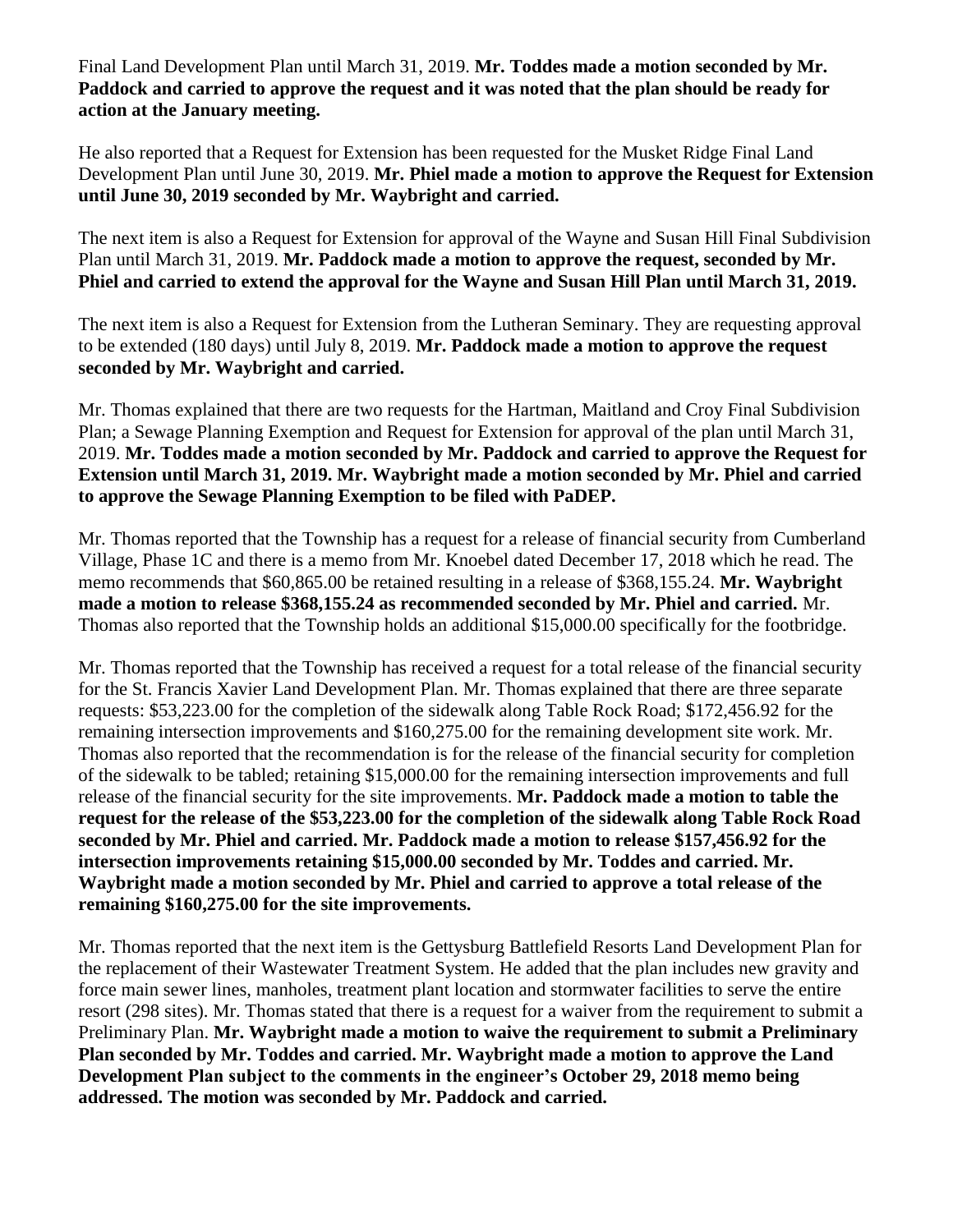Solicitor Zachary Rice read the following statement regarding the Keystone Social Services (KSS) Stormwater issues:

As the Cumberland Township Board of Supervisors and public are aware there have been many challenges with storm water management associated with the KSS project. Actual field conditions did not mirror the conditions identified in the initial storm water management report submitted with the plan. In addition to the variation in the conditions, this year has been unique in that Cumberland Township has received approximately 60 inches of rainfall this year.

KSS has submitted a revised grading and storm water management plan and is working on implementing that plan. The revisions are not yet fully complete or functional. In addition, the Township Engineer is awaiting a final as-built plan for review. Comments and concerns have been received by various neighbors and the Township acknowledges those concerns and has or will be providing specific responses to some of the residents. This is a highly technical matter, and we aren't going to be able to resolve it tonight during the public meeting, but the Cumberland Township team eagerly awaits completion of the revised improvements and the submission of the as-built drawing.

There was a discussion regarding the KSS project following the statement.

**Police Report:** Police Chief Don Boehs presented a written and oral report of police activities for the month of November, 2018 including: 292 complaints - Psych/suicide-2, Disturbances-4, Assault/Harassment-3, Domestics-7, Criminal Mischief-0, Suspicious Activity-9, Thefts-0, Alarms-10, Medical Emergency-6, 911 Hang Up-5, Cruelty to Animals – 0, Wanted Person – 1, Reported Drug Activity – 1, Welfare Checks – 7, Shots Fired – 1, Fraud – 1, Burglary – 0, Sexual assault-2, Follow-up Investigation-35, SRO Calls – 9 resulting in 1 arrest; 72 traffic stops, 64 combined arrests, 19 traffic accidents, 20 targeted enforcements and 8,021 patrol miles. He added that they assisted other agencies 4 times and they were assisted once. Assists to Pa. State Police were one in Straban Township. Chief Boehs reported that they had 37 walk-in complaints.

## **Active Business:**

Mr. Thomas reported that the 2019 Budgets and Tax Resolutions are ready for review and approval. Mr. Thomas added that there were several minor modifications since the preliminary approval was given to the General Fund budget a month ago that actually increases the fund's balance by \$789.50. **Mr. Toddes made a motion to adopt the 2019 Budgets seconded by Mr. Phiel and carried.**

**Mr. Waybright made a motion seconded by Mr. Toddes and carried to adopt the following:**

## **2019 CUMBERLAND TOWNSHIP, ADAMS COUNTY, PENNSYLVANIA TAX RESOLUTION**

**BE IT RESOLVED THAT** the Tax Millage for 2019 is set at 1.9 mills Real Estate for General Fund purposes and an additional .25 mills for restricted Fire Department funding purposes (Fire Tax).

**BE IT RESOLVED THAT** the Per Capita Resolution of 1953 is re-enacted for 2019 without change. The tax rate is \$5.00; two percent (2%) discount; and ten percent (10%) penalty.

**BE IT RESOLVED THAT** the Earned Income and Profits Tax Ordinance of 2011 is re-enacted for 2019 without change.

**BE IT RESOLVED THAT** the Local Services Tax Ordinance of 2007 is re-enacted for 2019 without change.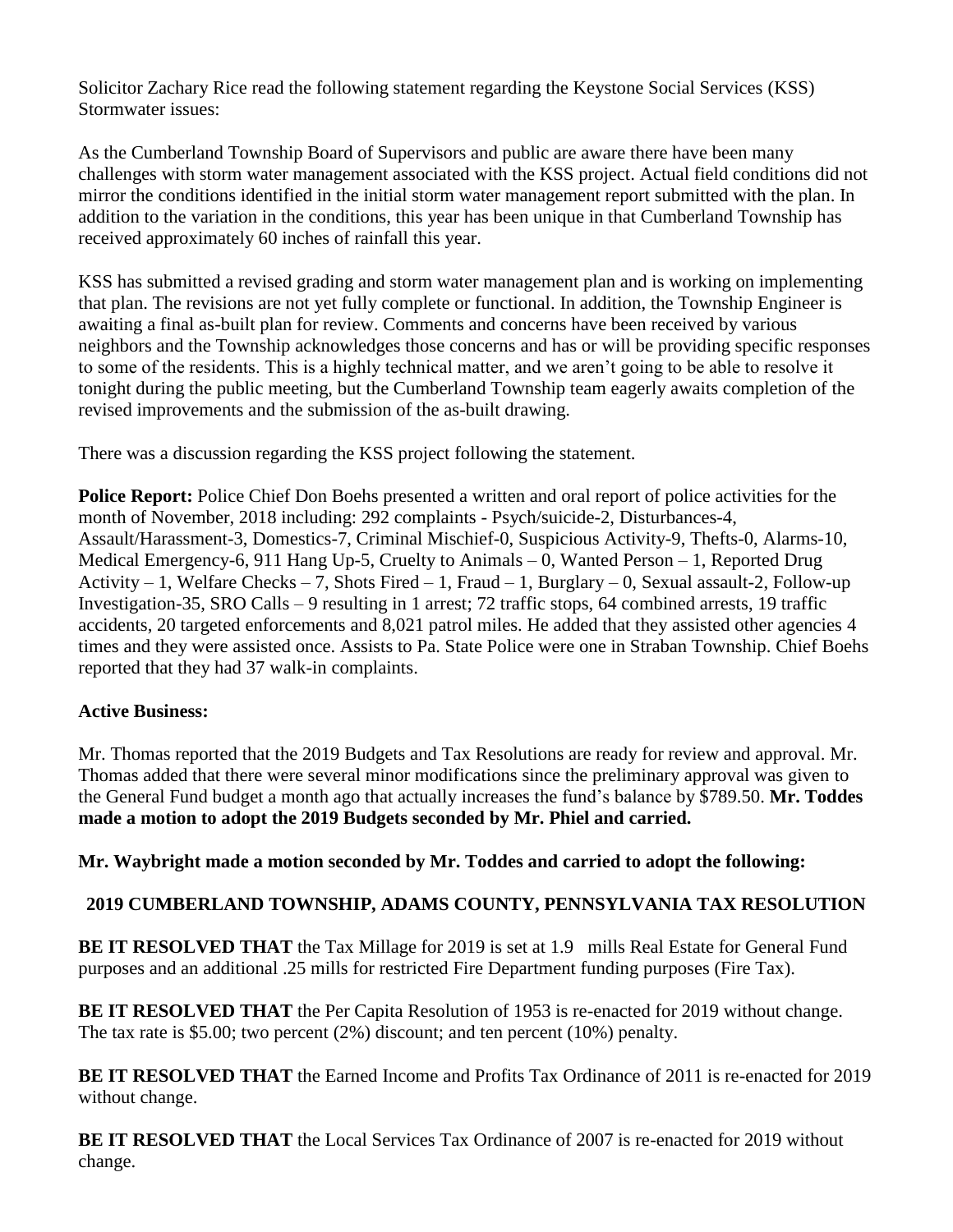**BE IT RESOLVED THAT** the Amusement Tax Ordinance of 2014 continues without change in 2019. The rate of 10% (5% which is payable to the Gettysburg Area School District in accordance with its Resolution and the Local Tax Enabling Act) of the admission price to each and every amusement within the Township of Cumberland for which the individual price of admission is \$1.00 or more; **or** the rate of 2% (1% which is payable to the Gettysburg Area School District in accordance with its Resolution and the Local Tax Enabling Act) of the participation price to each and every amusement within the Township of Cumberland for which the individual price of participation is \$1.00 or more.

**BE IT RESOLVED THAT** the Realty Transfer Tax Ordinance of 2008 is re-enacted for 2019 without change. The tax rate is one percent with Cumberland Township receiving .5% and Gettysburg Area School District receiving .5%.

**ENACTED AND ORDAINED** this 20<sup>th</sup> day of December, 2018.

# **CUMBERLAND TOWNSHIP BOARD OF SUPERVISORS**

#### **Mr. Phiel made a motion seconded by Mr. Waybright and carried to schedule the 2019 Re-Organization Meeting for Monday, January 7, 2019 at 3:00 p.m.**

**FINANCE COMMITTEE:** Mr. Phiel reported that the Township received a request from Gettysburg Fire Company for reimbursement from the Fire Tax in the amount of \$74,944.31 for a payment on their Rescue Vehicle and the committee is recommending that they be given \$50,000.00 so as not to deplete the Fire Tax Fund. **Mr. Phiel made a motion seconded by Mr. Toddes and carried to approve a \$50,000.00 disbursement to Gettysburg Fire Company.**

**Solicitor:** Solicitor Rice asked that the Board ratify the execution of the Memorandum of Understanding (MOU) with the Police Association for the Capital Blue Health Plan. **Mr. Paddock made a motion seconded by Mr. Waybright and carried to ratify the execution of the MOU with the Police Association for the Capital Blue Health Plan.** 

## **Committee Reports and comments from Board Members:**

**Public Safety –** Chair Underwood reported that the Police Department is now at full compliment. **Personnel –** Mr. Thomas reported that Michele Long has passed the Pa. Building Code Official course and wished Bill Naugle the very best for a long retirement.

**Parks and Recreation** – Mr. Toddes reported that they got a grant from DCNR to build a small playground with help from the Pennsylvania State Association of Boroughs.

**Planning and Zoning –** Chair Underwood reported that the Board has a copy of the Draft Central Adams Joint Comprehensive Plan for their review and a date is needed for the required Public Hearing. Mr. Thomas asked the Board to tentatively look at February 26, 2019 at 6:00 p.m. for the hearing. He added that Gettysburg Borough and Straban Township will each be having their own hearings.

**CTA** – Mr. Toddes reported that they replaced a sewer line on Willoughby Run Road and the Authority got a new Ford F-150 pick-up truck.

**COG –** Chair Underwood reported that the COG met this morning and discussed a debris management plan, they are looking for input from the Townships and they had a very preliminary discussion on the appeals process for the FEMA flood plain maps.

**Highway, Building and Grounds, Economic Development –** No reports.

The Zoning Officer and Secretary/Treasurer's reports were reviewed.